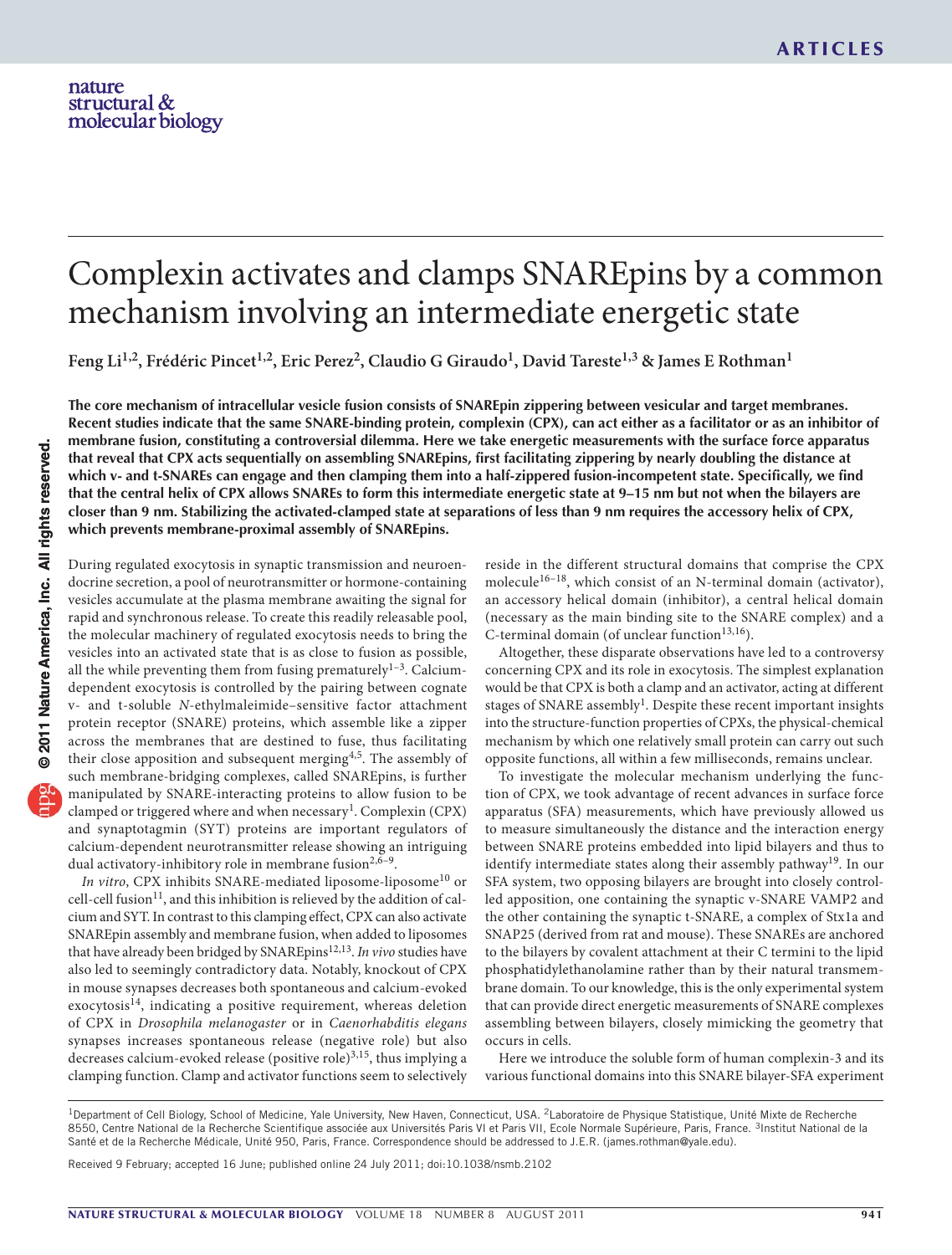to address the following fundamental questions. (i) How does CPX affect the structural-energetic landscape of SNAREpins as they assemble across membranes? (ii) What is the role of the different functional domains of CPX in SNAREpin activation and/or clamping? To answer these questions, we approached SNARE bilayers down to molecular contact distances and then separated them from each other, all the while measuring at regular intervals (30 s) both distances  $(\pm 0.1 \text{ nm})$ and forces  $(\pm 1 \mu N)$  of interaction. After carrying out several approachseparation cycles in the absence of CPX, we separated SNARE bilayers several thousands of nanometers apart and then incubated them with CPX for 2 h before initiating additional approach-separation cycles. We repeated the process on the same SNARE bilayers, using increasing concentrations of CPX, ranging from 0.1 µM to 3 µM.

In the presence of CPX, the interaction energy versus distance profile of SNARE bilayers showed substantial changes consistent with an initial activation of cognate SNARE binding evident during the approach phase, followed by a block to completion of SNAREpin assembly evident during the separation phase of the experiment.

Before CPX is added (**[Fig. 1a](#page-1-0)** and our previous work<sup>19</sup>), SNARE bilayers initially repel each other during the approach phase in a nonspecific polymer-like manner between *d* = 20 nm and *d* = 10 nm (*d* is the separation between the opposing bilayer surfaces, which is by definition 0 when the bilayers are in contact) and with an exponential decay length of  $8 \pm 2$  nm. At a distance  $d_{\text{binding}} = 9 \pm 1$  nm, the SNAREs start assembling, leading to a slower increase of the repulsion, resembling a plateau. Then, when the bilayers are brought even closer (down to  $4 \pm 1$  nm), SNARE assembly is completed to the maximum extent possible (recall that the two bilayers cannot fuse because of the lipid anchors), and a stiff repulsion is encountered that persists down to  $d_{\text{contact}} = 2.5 \pm 1.5 \text{ nm}$ . This corresponds to the compression of

### **RESULTS**

# **CPX activates N-terminal assembly of SNAREpins**

<span id="page-1-0"></span>Figure 1 CPX affects the structural-energetic landscape of SNAREpins as they assemble across membranes. (a-c) Interaction energy versus distance profile of SNAREpins in the absence (black) or the presence (purple) of CPX at various concentrations (squares, approach; circles, separation). The interaction profiles between SNARE bilayers have been normalized to the surface density of SNAREs in the apposing bilayers and are represented as average interaction energy (in  $k_B T$  units) per assembling SNAREpin (see Supplementary Methods). At low CPX concentration (0.3 µM), the separation profile shows two adhesions. The first one (at ~9 nm) corresponds to the unbinding of CPX-free SNAREpins that are ~70% assembled (down to approximately layer +6) and show a binding energy of 35  $k_B T$  (ref. 19). The second one (at ~16 nm) corresponds to the unbinding of CPXbound SNAREpins that are ~50% assembled (down to approximately layer  $+1$ ) and show a binding energy of 15  $k_B T$  (see text for details). (d) When more CPX is added between SNARE bilayers, the first adhesion (black) progressively decreases while the second one (purple) progressively increases (more SNAREpins are clamped by CPX). At high CPX concentration, all SNAREpins are clamped by CPX and show

reduced binding energy and extent of assembly.

partially assembled  $(\sim 70\%)$  SNAREpins<sup>19</sup>.



After incubation with CPX (**[Fig. 1](#page-1-0)**), these features are conserved qualitatively; however, all events occur at substantially larger distances ([Table 1](#page-2-0)). Notably, the distance  $d_{\text{binding}}$  at which SNAREpins start assembling increases up to  $15 \pm 1$  nm in the presence of CPX (compare distances at  $e$  of  $\sim$ 10  $k_B T$  in [Fig. 1a](#page-1-0)–c, and see also [Figs. 2](#page-2-1) and 3). In addition, the polymer-like repulsion has a larger decay length after incubation with CPX (**[Table 1](#page-2-0)**), indicating that either SNARE or both SNAREs extend their sequence further away from the bilayer surface. This would explain the increase in reactivity of v-SNAREs with t-SNAREs at greater separations (in other words, the activation of SNAREpin assembly) when CPX is present.

To further test this conclusion, we conducted experiments during which SNARE bilayers were approached down to a specific minimal distance ( $d_{\text{min}}$ , which was systematically varied from one experiment to the next) at which they were allowed to react for at least 30 min (which is sufficient for maximum adhesion to  $\mathrm{occur}^{19}$  $\mathrm{occur}^{19}$  $\mathrm{occur}^{19}$ ). The bilayers were then separated, and the energy required to do this was determined. If there is no assembly at  $d_{\text{min}}$ , then there is no binding energy to overcome during separation; but if assembly occurs at  $d_{\min}$ , then force is needed to separate the bilayers away from  $d_{\text{min}}$ , which measures the average adhesion (binding) energy per SNAREpin (**[Figs. 2](#page-2-1)** and **3**).

In the absence of CPX, there is no adhesion until  $d_{\min}$  is less than 9 ± 1 nm, confirming that isolated SNAREpins can only start assembling when bilayers are  $9 \pm 1$  nm apart or closer. CPX increases  $d_{\text{min}}$ to  $15 \pm 1$  nm, which means that SNAREs can now assemble when the bilayers are 50% further away, providing an explanation of why CPX activates SNARE assembly.

### **CPX clamps C-terminal assembly of SNAREpins**

In the absence of CPX and upon separation, SNARE bilayers remain bound through membrane-bridging SNAREpins until  $d_{\text{unbinding}} = 9 \pm 2 \text{ nm}$ , at which point the bilayers jump out as the SNAREpins are pried apart, and show a binding energy of  $\sim$ 35  $k_B T$  (ref. 19). When a saturating concentration of CPX is added, full separation of the two SNARE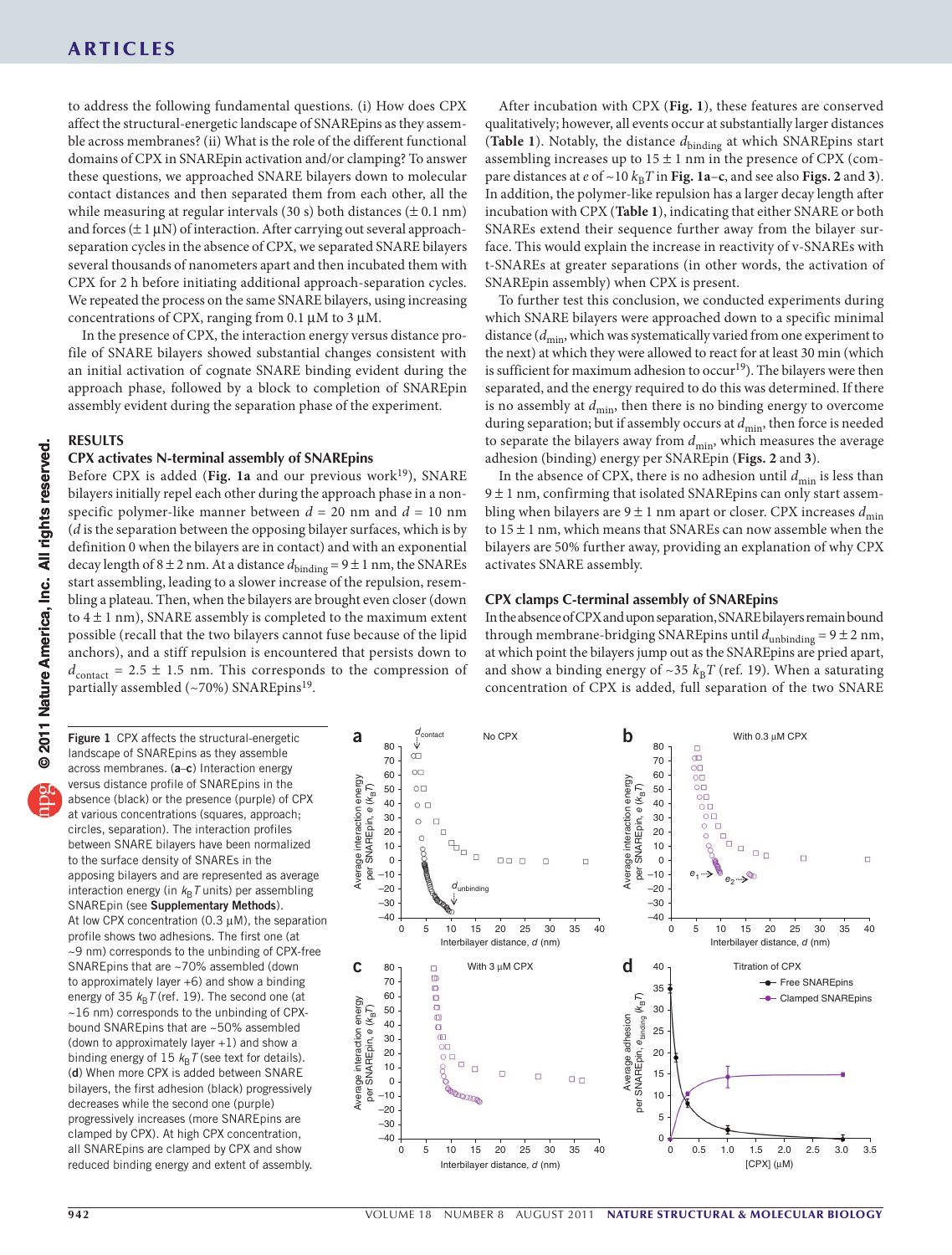### <span id="page-2-0"></span>Table 1 CPX increases the interaction distances between membrane-embedded SNAREs

|                 | $\lambda_{\text{polymer}}$ (nm) | $d_{\text{contact}}$ (nm) | $d_{\text{unbinding}}$ (nm) |
|-----------------|---------------------------------|---------------------------|-----------------------------|
| No CPX          | $7.9 + 1.9$                     | $2.3 \pm 1.4$             | $9.0 + 2.5$                 |
| <b>CPX</b>      | $11.8 + 1.2$                    | $5.8 + 0.6$               | $15.9 + 2.3$                |
| $CPX_{26-93}$   | $9.3 \pm 1.8$                   | $5.9 + 1.4$               | $16.1 + 1.0$                |
| $CPX_{58-158}$  | $9.6 + 0.9$                     | $4.5 + 0.5$               | $11.0 + 1.8$                |
| CPX(K26A)       | $10.4 + 1.6$                    | $5.2 + 1.2$               | $9.0 + 1.7$                 |
| CPX(superclamp) | $11.9 + 2.1$                    | $5.2 \pm 0.5$             | $20.4 + 3.2$                |

 $\lambda_{\text{nolvmer}}$  is the decay length of the polymer-like repulsion measured on the SFA approaching curves<sup>19</sup> and gives the range of the entropic repulsions between unassembled SNAREs;  $d_{\text{contact}}$  shows the thickness of the protein layer between two compressed bilayers; *d*unbinding is directly related to the extent of SNAREpin assembly. Errors are s.d. for SFA measurements conducted on 2–4 independent pairs of cognate SNARE bilayers, conducting 5–15 consecutive approach-separation cycles with these bilayers.

bilayers now occurs at  $d_{\text{unbinding}} = 16 \pm 2 \text{ nm}$  ([Fig. 1c](#page-1-0)). The distance at which the jump-out occurs is related to the degree of assembly of CPXbound SNAREpins. To estimate this, we treated the unassembled part of SNARE proteins as random polymers and determined the extent to which these unstructured sequences are stretched before the adhesive jump. A jump-out at 16 nm suggests that the number of C-terminal amino acids that are not yet zippered into the SNAREpin structure is 24–44 on each of the v- and t-SNARE sides (see **Supplementary Discussion**). On the v-SNARE side, this would correspond to a region bounded by the hydrophobic layers −2 and +4 (ref. 20). On average, the SNAREpin is thus about 50% zippered (down to layer +1) when bound to CPX. This would be consistent with the pattern of sensitivity and resistance to tetanus and botulinum toxins that indicates a similar degree of zippering for SNAREs that are functionally clamped *in vitro*<sup>[11](#page-5-8)</sup>, and for the readily releasable pool of synaptic vesicles at the neuromuscular junction *in vivo*<sup>[21](#page-5-16)</sup>. CPX thus acts as an inhibitor (a clamp) of SNAREpin assembly by blocking C-terminal zippering of membrane proximal domains of cognate v- and t-SNARE proteins.

The detailed behavior of adhesion as a function of less-than-saturating concentrations of CPX allows us to estimate the affinity of CPX for assembling SNAREpins at the interface between the apposed membranes. Specifically, at intermediate CPX concentrations (**[Fig. 1b](#page-1-0)**,**d**), a two-stage unbinding process is now observed: the bilayers first jump apart at 10 nm but remain adherent (first jump-out), then completely separate at 16 nm (second jump-out). The average energy per SNAREpin associated with the first jump-out,  $e_1$ , vanishes as the CPX concentration increases, whereas that associated with the second jump-out,  $e_2$ , increases up to about 15  $k_B T$ . The concentration dependence indicates that the first jump-out corresponds to a subpopulation of free SNAREpins, whereas the second jump-out corresponds to a subpopulation of CPX-bound SNAREpins (of lower energy), and this allows us to estimate the affinity constant  $(-0.2 \mu M)$  for the binding of CPX to the SNAREpin (**Supplementary Discussion** and **[Fig. 4](#page-3-0)**).

Notably, the energy necessary to disassemble SNAREpins, which is also the energy released upon SNAREpin assembly and made available

to drive close membrane apposition, is thus much smaller in the presence of CPX, which explains how CPX can clamp fusion.

### **CPX creates an activated and clamped intermediate state**

Overall, CPX therefore appears to have a dual role in fusion, being both an activator and an inhibitor of SNAREpin assembly. It is an activator of SNAREpin early during its N-terminal assembly, but it prevents C-terminal completion of SNAREpin zippering and therefore clamps fusion by retaining SNAREpins in a lower energy state. The thermodynamic mechanism at the origin of the dual activatoryinhibitory function of CPX is illustrated with the energy landscape representation in **[Figure 5](#page-4-0)**. In the absence of CPX, once cognate v- and t-SNAREs have overcome a nonspecific polymer-like repulsion due to their confinement between lipid bilayers, they start binding  $(d = 9 \pm 1)$ 1 nm), and their assembly then spontaneously progresses down to an interbilayer distance  $d = 4 \pm 1$  nm to form a highly energetic (~35  $k_B T$ ) SNAREpin. In this case, the energy landscape of SNAREpin folding thus consists of a single repulsion barrier (for N-terminal assembly) followed by a deep adhesion well. In the presence of CPX, cognate SNAREs begin to assemble at a larger distance  $(d = 15 \pm 1 \text{ nm})$  to form a SNAREpin of lower energy ( $\sim$ 15  $k_B$ *T*) whose membrane-proximal zippering is inhibited. On the energy landscape of SNAREpin folding, this translates into the appearance of an intermediate binding state flanked with a first repulsion barrier at a larger distance (N-terminal assembly is facilitated) and a second repulsion barrier at a short distance (C-terminal assembly is prevented).

The seemingly contradictory activatory-inhibitory effects of CPX on membrane fusion thus come from the common mechanism of the creation of an intermediate energetic state in the folding pathway of SNAREpins, which makes the SNAREs find each other at a larger distance but traps the SNAREpin in this state until an external action makes it overcome the repulsion barrier toward further zippering.

In these studies, we use lipid-anchored SNAREs from which the transmembrane anchors have been removed, for two reasons. First, neither we nor other SFA users have succeeded in reproducibly forming bilayers containing functional transmembrane proteins. Second, and more fundamentally, including the transmembrane anchors would preclude establishing reproducible measurements of prefusion SNARE assembly because the approaching bilayers would probably fuse on their first close approach. As a result we could never do the pull-away portion that actually reveals the binding energy. Using lipid anchors instead of transmembrane anchors prevents fusion $^{22}$  $^{22}$  $^{22}$ and therefore allows us to measure adhesion and to take the bilayers through repetitive cycles of approach-separation to establish the reproducibility of measurements. It is certainly true that the absence of transmembrane domains might have some quantitative effect on



<span id="page-2-1"></span>Figure 2 CPX allows SNAREpins to assemble at a larger distance. SNARE bilayers were approached down to a specific minimal interbilayer distance ( $d_{\text{min}}$ ) and kept in contact for at least 30 min (which is the time necessary to reach an optimal adhesion<sup>[19](#page-5-15)</sup>) before being separated (squares, approach; circles, separation). In the absence of CPX (red and black profiles), if  $d_{\text{min}} >$  ~9 nm, SNAREs do not assemble during the approach phase and no adhesion is observed upon separation; the red curve shows one example with  $d_{\text{min}} \sim 11$  nm. In the presence of CPX (green profile), SNAREs form stable membrane-bridging complexes as soon as  $d_{\text{min}} < -15$ nm; the green curve gives one example where  $d_{\text{min}} \sim 14$  nm. CPX thus allows the SNAREs to find each other and to assemble at a larger distance.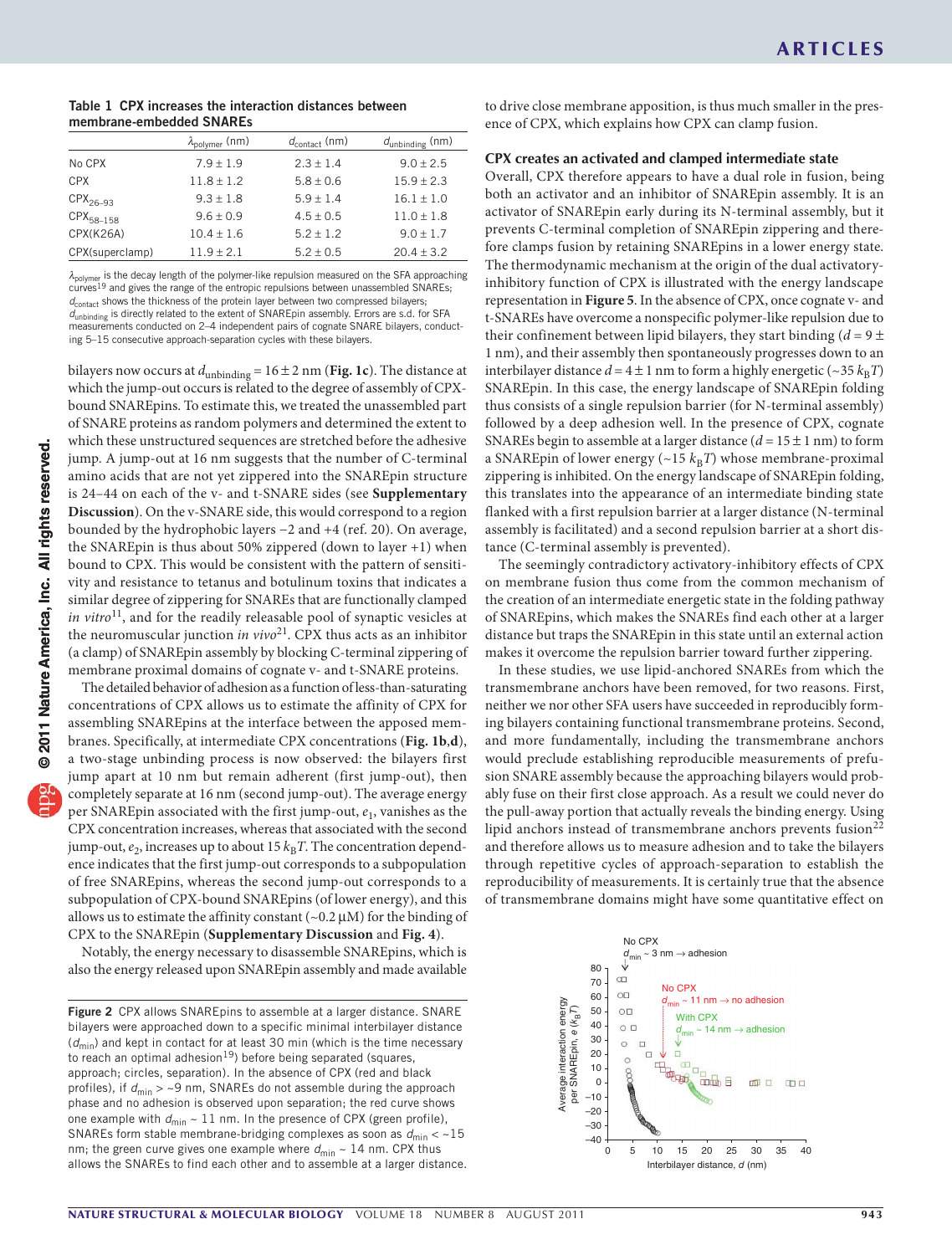<span id="page-3-1"></span>Figure 3 CPX activates and clamps SNAREpin assembly. Experiments similar to those presented in [Figure 2](#page-2-1) were repeated with many different  $d_{\text{min}}$  in the presence of various CPX variants (each data point corresponds to a single approach-separation cycle). Such experiments allow one to determine exactly at which distance SNAREpins start assembling and to measure the energy of assembly at a given distance. All data points were obtained with 1 µM of CPX, because at this concentration, >80% of the SNAREpins are bound to CPX (affinity better than  $0.2 \mu$ M; see [Fig. 4](#page-3-0)). In the absence of CPX, SNAREs do not begin to assemble until the bilayers are within ~9 nm, and they zipper into highly energetic (~35  $k_B T$ ) SNAREpins. CPX allows the SNAREpins to zipper into an intermediate  $(-15 \text{ kg}T)$  energetic state when the bilayers are as far as  $\sim$ 15 nm apart, suggesting an activation of SNAREpin assembly by CPX. The energy of this intermediate state is unchanged over a wide range of separations  $(d_{\text{min}})$  $\sim$  5–15 nm), suggesting a clamping effect of CPX on SNAREpin assembly.



Activation of SNAREpin assembly is observed with all CPX variants tested and is thus controlled by the central helix of CPX. When the interbilayer distance becomes smaller than 9 nm, only mutants having the native or strengthened accessory helix can hold the intermediate  $(-15 \text{ kg})$  state in place. Mutants with a deleted or weakened accessory helix cannot prevent C-terminal assembly of SNAREs, which leads to the highly energetic (~35  $k_B T$ ) SNAREpin state<sup>[19](#page-5-15)</sup>.

the energetic landscape, but this is expected to be small because the transmembrane domains zipper last, after the cytoplasmic domains.

### **The t-SNARE is the primary target for CPX action**

The targets of regulatory factors can include individual SNARE proteins (to regulate their accessibility or their intracellular targeting), partially assembled fusion machine SNAREpins (to regulate their rate or extent of assembly) or fully assembled postfusion *cis*-SNARE complexes (to regulate their disassembly). The efficiency of synaptic vesicle exocytosis can be modulated by manipulating the pools of SNAREs in any of these three states. What, then, is the primary target for CPX action? SFA experiments conducted on symmetrical t-SNARE versus t-SNARE or v-SNARE versus v-SNARE systems (**[Fig. 6](#page-4-1)**) show that CPX targets the t-SNARE but not the v-SNARE. CPX increases both the polymer decay length and the distance at contact between t-SNARE bilayers, but it does not change the interaction profile between v-SNARE bilayers. Isothermal titration calorimetry (ITC) experiments conducted on soluble SNARE domains further show that CPX binds to t-SNARE (but not to v-SNARE) with an affinity of about 2 µM (**Supplementary Fig. 1**). This is also in good agreement with single-molecule fluorescence and co-flotation experiments conducted on membraneembedded SNARE proteins, which showed that complexin-1 binds to and stabilizes the  $(1:1)$  Stx1a-SNAP25 acceptor complex<sup>[23,](#page-5-18)[24](#page-5-19)</sup>. CPX would thus prepare and facilitate the association of cognate SNAREs through its interaction with the t-SNARE.

**CPX domains responsible for SNAREpin activation and clamping** Complexin proteins consist of four structurally distinct domains, which are, in the case of the human complexin-3 studied here, an



N-terminal domain (residues 1–25), an accessory helix (residues 26–57), a central helix (residues 58–80) and a C-terminal domain (residues 81–158). Structural studies show that CPX binds in an antiparallel manner to the fully assembled postfusion state of the SNARE complex through its central helix<sup>[25–](#page-5-20)27</sup>. In the X-ray structure, the central helix binds in the groove between VAMP and syntaxin helices, whereas the accessory helix does not contact the SNARE complex.

Structure-function analyses in a cell-cell fusion assay *in vitro*[28](#page-5-22) and by electrophysiology *in vivo*[16,](#page-5-13)[18](#page-5-14) suggest that each domain of CPX contributes uniquely. The N-terminal domain was shown to have an activating effect, whereas the accessory helix was inhibitory. Furthermore, it has been proposed that the central helix, in addi-tion to stabilizing the SNARE complex<sup>[27](#page-5-21)</sup>, could strategically position the N-terminal domain and the accessory helix for their interaction with SNAREs and/or lipid membranes. The role of the C-terminal domain is not clear, as both activatory and inhibitory functions have been reported<sup>[13,](#page-5-10)[16](#page-5-13)</sup>.

To elucidate how functional domains of CPX work on SNAREpin assembly to activate or inhibit fusion, we introduced various CPX mutants into the SFA experiment. A CPX mutant containing only the accessory and the central helices,  $CPX_{26-93}$ , previously identi-fied in the cell-cell fusion assay as the minimum clamping domain<sup>[28](#page-5-22)</sup> (**Supplementary Fig. 2**), behaved exactly like wild-type CPX when added to SNARE bilayers (**[Fig. 3](#page-3-1)** and **[Table 1](#page-2-0)**). This shows that the most extreme N- and C-terminal sequences of CPX are not required for the activating and clamping effects, as observed in our SFA system. When the accessory helix was deleted ( $CPX_{58-158}$ ) or mutated ( $CPX(K26A)$ ) to lose clamping function<sup>28</sup> (Supplementary Fig. 2), activation (assembly at *d* > 9 nm) was retained, but the intermediate state became

<span id="page-3-0"></span>Figure 4 Affinity of CPX variants for the SNAREpin. The dissociation constants *K* between the SNAREpin and the wild-type CPX (purple), the nonclamping CPX(K26A) mutant (green) or the superclamping CPX(Q37A R41F Y44A Q48L) mutant (red) were estimated from the fraction of clamped SNAREpins (which is directly related to  $e_2$ , the adhesion due to CPX-bound SNAREpins in [Fig. 1d](#page-1-0)) at various CPX concentrations. For each mutant, at least three different concentrations were tested and the plot  $1/e$ <sub>2</sub> versus  $1/[CPX]$  was fitted by a straight line whose slope gives the dissociation constant *K* (Supplementary Discussion and Supplementary Table 1). In the case of the superclamping mutant, only the two highest concentrations are showed here for clarity (the fit was, however, deduced from three different protein concentrations). The nonclamping CPX mutant shows a slightly lower affinity for SNAREpins than wild-type CPX, whereas the superclamping CPX mutant shows a much higher affinity for SNAREpins.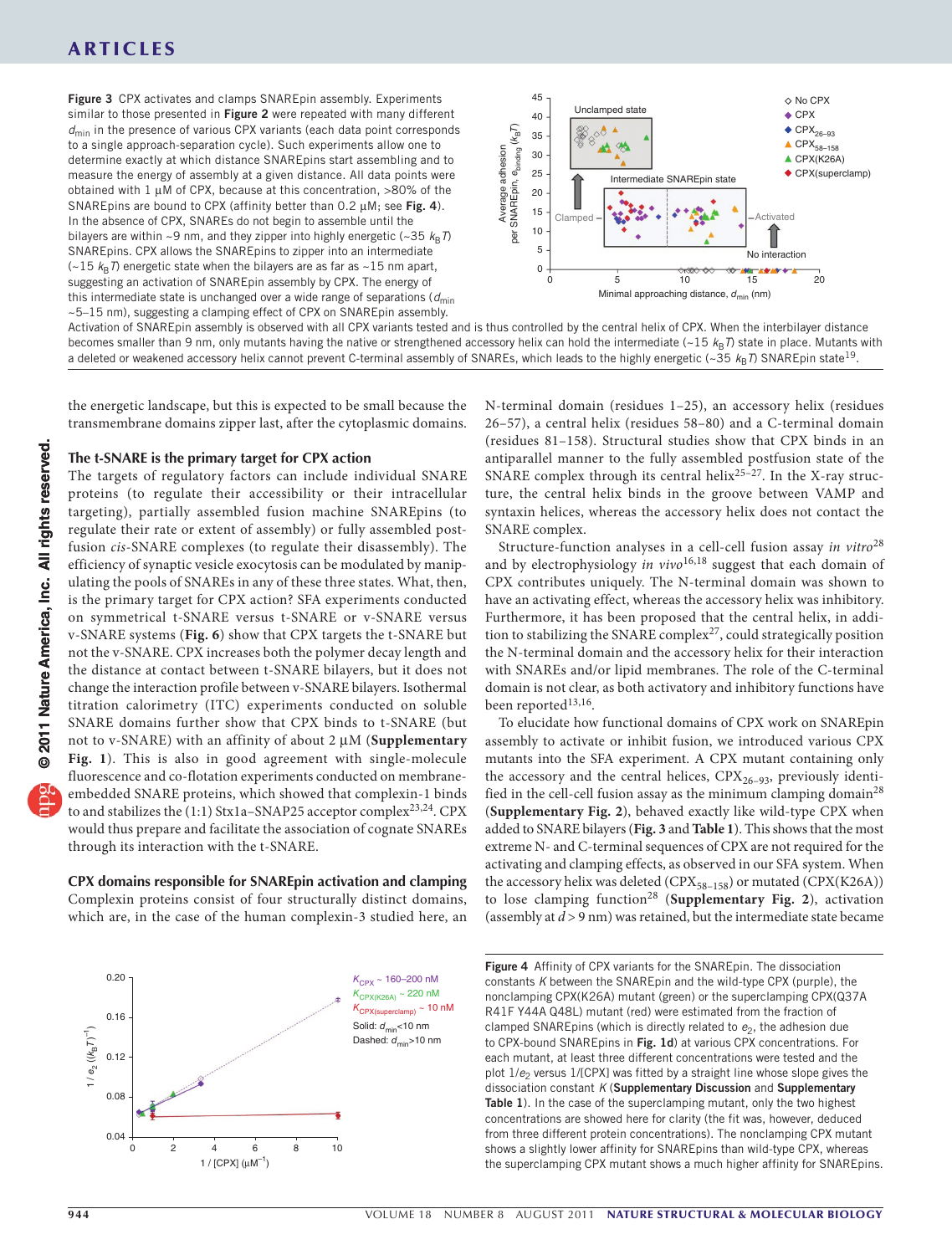# **ARTICLES**

<span id="page-4-0"></span>Figure 5 CPX reshapes the energy landscape of SNAREpin folding. CPX digs an adhesion well in the pathway of cognate SNARE assembly. In the absence of CPX (black), v- and t-SNAREs need to overcome a nonspecific repulsion barrier (ending at an interbilayer distance  $d \sim 9$  nm) to begin their assembly and form highly energetic (~35  $k_B T$ ) SNAREpins. In the presence of CPX (purple), an intermediate energetic state of lower energy  $(-15 \text{ k}_{\text{B}}$ *T*) appears on the folding pathway of SNAREpin. The nonspecific repulsion barrier still exists but is displaced further away, thus allowing v- and t-SNAREs to bind at a larger distance (~15 nm). This barrier at large distance is generated by the central helix of CPX, which facilitates N-terminal assembly of SNAREpins most likely by increasing the exposure of t-SNAREs (see text and [Fig. 6](#page-4-1) for details). It is followed by a second repulsion barrier at short distance generated by the accessory helix of



CPX, which prevents further SNAREpin assembly by competing with the v-SNARE for C-terminal binding to the t-SNARE. The dashed lines indicate the regions that are not observed in the SFA. Because the intermediate state is stable over an hour (typical duration of the contact time between two SNARE bilayers in the SFA), the energy difference between the binding energy and the barrier height (that is, the activation energy) must be higher than 30  $k_B T$ (see Supplementary Discussion).

unstable and the more zippered state then prevailed at  $d_{\text{min}}$  < 9 nm (**[Fig. 3](#page-3-1)** and **Supplementary Fig. 3**). These mutants were thus able to create the intermediate state, but the energetic barrier toward further zippering (barrier at short distance) was now too low (less than 25  $k_B T$ ; **Supplementary Discussion** and **Supplementary Fig. 4**) and could easily be overcome on the time scale of SFA measurements (~1 min).

Results obtained with the  $\rm CPX_{58-158}$  mutant show that the central helix is sufficient for the activation function of CPX and for inducing the intermediate state. They also show that the accessory helix is required to have a repulsion barrier at short distance that is high enough to trap the SNAREpin in this intermediate state and thus stabilize clamping (even when the v- and t-SNAREs are forced to be in very close contact with the SFA; see **Supplementary Discussion**). As suggested previously<sup>[18,](#page-5-14)29</sup>, the accessory helix probably does so by binding to C-terminal residues of the t-SNARE, thereby occupying the v-SNARE binding site (**Supplementary Figs. 4** and **5**).

In the CPX(K26A) mutant experiment, the altered accessory helix could thus be displaced from the t-SNARE at short interbilayer distance. This suggests that binding of the native accessory helix of CPX to the t-SNARE is not very strong and mainly controlled by the Lys26 residue. SFA titration data indeed showed that the overall affinity of the SNAREpin for the wild-type CPX or the CPX(K26A) mutant are  $\sin$ ilar:  $K_{CPX} \sim K_{CPX(K26A)} \sim 0.2 \mu M$  (**Supplementary Discussion** and **[Fig. 4](#page-3-0)**), and ITC experiments showed that binding of the accessory helix of CPX to the C terminus of t-SNARE is substantially weakened by the mutation K26A (**Supplementary Fig. 5**). In addition, because both the  $CPX_{58-158}$  and the  $CPX(K26A)$  mutants showed the same

distance at contact ( $d_{\text{contact}} \sim 5-6$  nm) as wild-type CPX (**[Table 1](#page-2-0)**), the central helix of CPX probably stays bound to the SNAREpin at short interbilayer distance, after displacement of the accessory helix $30$ (the distance at contact is directly related to the thickness of protein complexes between two compressed bilayers).

The final CPX mutant tested, CPX(Q37A R41F Y44A Q48L), was designed to improve the sequence similarity between the accessory helix of CPX and the C terminus of VAMP2 (ref. 29) and thus to increase the affinity of the accessory helix for membrane-proximal residues of the t-SNARE. In the cell-cell fusion assay, this mutant showed a much higher capacity to inhibit fusion and, as such, was identified as a 'superclamping' CPX mutant<sup>[29](#page-5-23)</sup> (**Supplementary Fig. 2**). When added to the SFA experiment, this superclamping mutant creates the same intermediate energetic state as does wild-type CPX (**[Fig. 3](#page-3-1)** and **Supplementary Fig. 3**) but does so at about one-tenth the concentration  $(K_{\text{superclamp}} \sim 10 \text{ nM};$  **Supplementary Discussion** and **[Fig. 4](#page-3-0)**). This explains energetically how increasing the affinity of the accessory helix for the C terminus of t-SNARE improves the clamping efficiency of CPX.

It is important to note that the CPX-specific nature of the observed features is clear, and alternate explanations such as nonspecific aggregation of CPX are not tenable because approach and separation curves can be quantitatively repeated many times without hysteresis (hysteresis is a hallmark of nonspecific binding in the SFA) because CPX mutations affect the SFA curves in a manner fitting with functional analysis and because the specific features we study only occur when CPX is added.

<span id="page-4-1"></span>Figure 6 CPX directly interacts with membraneanchored t-SNAREs. (a,b) Interaction energy versus distance profile between two t-SNARE (a) or between two v-SNARE (b) bilayers in the absence (black) or the presence (purple) of 1 µM CPX (squares, approach; circles, separation). No adhesion is observed in both cases, either with or without CPX (during the separation phase, the interaction force continuously decreases until reaching the zero baseline). CPX affects the interaction profile of t-SNARE but not v-SNARE bilayers. In the presence of CPX, the long-range repulsive forces between t-SNARE bilayers begin 10 nm further away (the t-SNAREs see each other at a larger



distance), and the distance at contact is about 1 nm larger (the protein layer between the two compressed bilayers is now thicker), suggesting that CPX binds to t-SNARE and increases its exposure toward solution (makes it more erected on the bilayer surface). Note that the repulsion profile between two v-SNARE bilayers is stronger than that between two t-SNARE bilayers, which is consistent with the fact that v-SNARE is largely unstructured. The insets show the approaching phase of the interaction profiles on a semi-log scale to more clearly display the repulsive forces.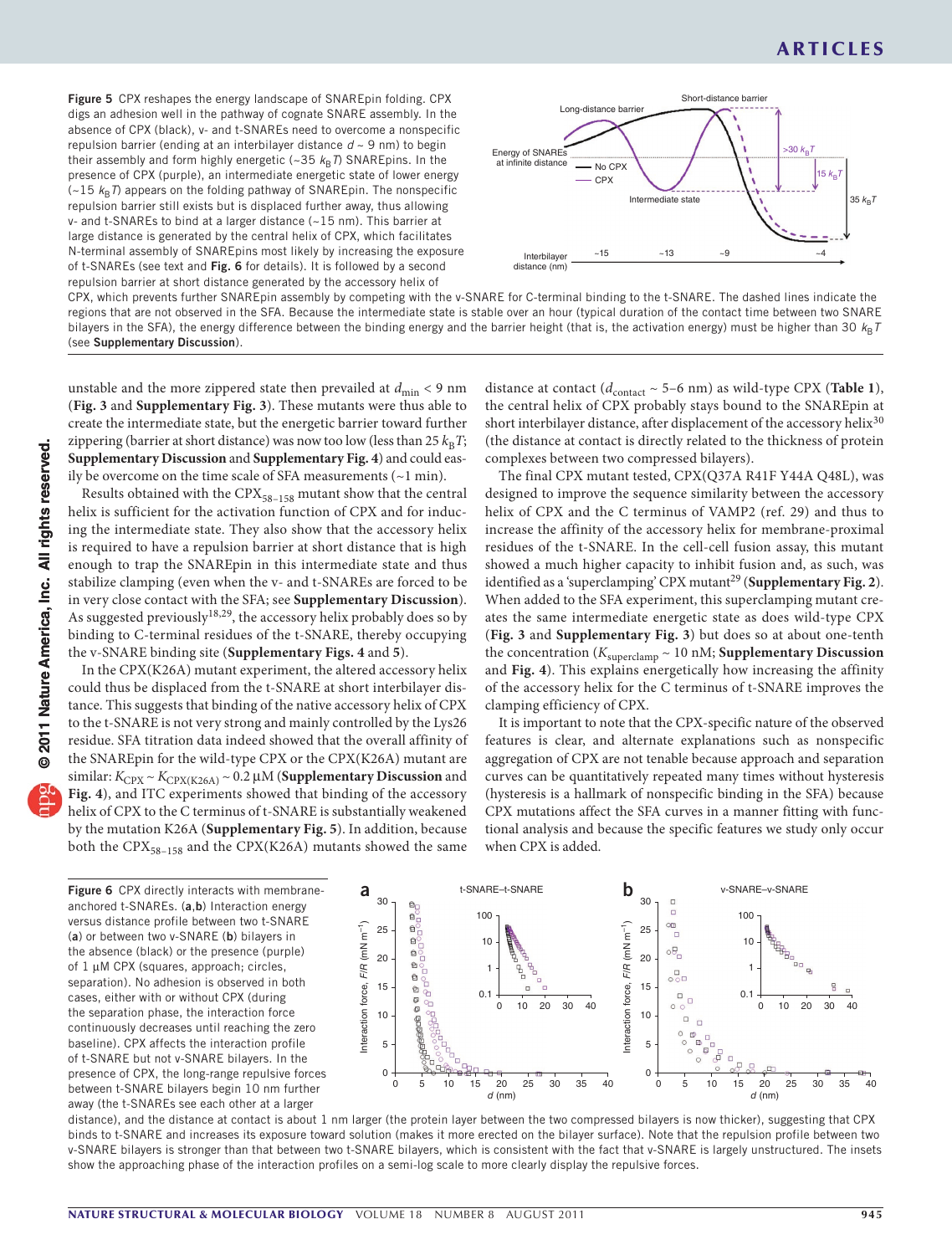# **DISCUSSION**

Variations in the SFA interaction profiles of SNARE bilayers obtained in the presence of CPX mutants allow us to assign distinct features to the accessory and central helical domains of CPX. The central helix is responsible for activating SNAREpin assembly by stabilizing an intermediate energetic state ( $\sim$ 50% zippered, 15  $k_B$ *T*) at large separations (up to  $\sim$ 15 nm) that are afforded by the  $\sim$ 50% of the SNARE motif sequence (membrane-proximal C-terminal half) that is unzippered. We assume that this state is stabilized by the known contacts between the central helix of CPX and the interface between VAMP and syntaxin helices (in layers −3 to +3 of the SNARE complex). In the absence of the accessory helix, this intermediate state is only metastable at separations of less than  $\sim$ 9 nm, at which the more fully zippered, highly energetic ( $\sim$ 35  $k_B T$ ) SNAREpin is permitted to assemble. The accessory helix precludes this transition and stabilizes the intermediate energetic state by binding to the unassembled C-terminal portion of the t-SNARE, thereby preventing the v-SNARE from completing its assembly<sup>[18,](#page-5-14)[29](#page-5-23)</sup>. A recent X-ray study<sup>31</sup> suggests that, in this process, the central and accessory helices come from two neighboring CPX molecules in a zigzag array that forms at the interface of the apposed bilayers. Disruption of the bonds between accessory helices and the SNAREpins to which they bind in the array leads to a conformation switch in CPX and triggers membrane fusion<sup>32</sup>.

To regulate exocytosis, clamp-activator proteins grapple with SNAREs to sequentially facilitate and then inhibit their assembly across two fusing membranes<sup>[1](#page-5-0)</sup>. Our SFA data show that CPX accomplishes its dual activatory-inhibitory task by means of a single elegant mechanism, reshaping the energy landscape of cognate SNARE assembly to create a single intermediate energetic state. SNAREpin zippering is first facilitated at large separations and then prevented at small separations when SNAREpins are about half assembled and the bilayers are within molecular contact range. We speculate that *in vivo* Ca2+-bound SYT mechanically provides the energy required to lower the repulsion barrier toward further zippering by physically displacing the accessory helix of CPX, thus triggering membraneproximal assembly of SNAREpins and synaptic vesicle fusion.

# **Methods**

Methods and any associated references are available in the online version of the paper at http://www.nature.com/nsmb/.

*Note: Supplementary information is available on the Nature [Structural](http://www.nature.com/nsmb/)* & *Molecular [Biology](http://www.nature.com/nsmb/) website.*

### **Acknowledgments**

This work was supported by the Human Frontier Science Program, Agence Nationale de la Recherche (ANR) Physique et Chimie du Vivant (PCV) grant ANR-08-PCVI-0014 to F.P., US National Institutes of Health grants to J.E.R. and a Partner University Funds exchange grant between the Yale and Ecole Normale Supérieure laboratories. D.T. is funded by the ANR Jeunes Chercheuses et Jeunes Chercheurs (JCJC) grant ANR-09-JCJC-0062-01. We thank T. Melia for many helpful discussions, as well as J. Coleman, W. Eng and A. Garcia-Diaz for technical help.

### **AUTHOR CONTRIBUTIONS**

F.L. and C.G.G. made constructs and did protein purification. F.L. carried out SFA and ITC measurements. C.G.G. did cell-cell fusion assay. F.L., F.P. and D.T. analyzed the data. F.L., F.P., E.P., D.T. and J.E.R. interpreted the results and prepared the manuscript.

### **COMPETING FINANCIAL INTERESTS**

The authors declare no competing financial interests.

Published online at http://www.nature.com/nsmb/.

Reprints and permissions information is available online at http://www.nature.com/ reprints/index.html.

- <span id="page-5-0"></span>1. Südhof, T.C. & Rothman, J.E. Membrane fusion: grappling with SNARE and SM proteins. *Science* 323, 474–477 (2009).
- <span id="page-5-4"></span>2. Sørensen, J.B. Conflicting views on the membrane fusion machinery and the fusion pore. *Annu. Rev. Cell Dev. Biol.* 25, 513–537 (2009).
- <span id="page-5-1"></span>3. Hobson, R.J. *et al.* Complexin maintains vesicles in the primed state in *C. elegans*. *Curr. Biol.* 21, 106–113 (2011).
- <span id="page-5-2"></span>4. Söllner, T. *et al.* SNAP receptors implicated in vesicle targeting and fusion. *Nature* 362, 318–324 (1993).
- <span id="page-5-3"></span>5. Weber, T. *et al.* SNAREpins: minimal machinery for membrane fusion. *Cell* 92, 759–772 (1998).
- <span id="page-5-5"></span>6. Brose, N. For better or for worse: complexins regulate SNARE function and vesicle fusion. *Traffic* 9, 1403–1413 (2008).
- 7. Reim, K. et al. Complexins regulate a late step in Ca<sup>2+</sup>-dependent neurotransmitter release. *Cell* 104, 71–81 (2001).
- 8. Tang, J. *et al.* A complexin/synaptotagmin 1 switch controls fast synaptic vesicle exocytosis. *Cell* 126, 1175–1187 (2006).
- <span id="page-5-6"></span>9. Maximov, A. *et al.* Complexin controls the force transfer from SNARE complexes to membranes in fusion. *Science* 323, 516–521 (2009).
- <span id="page-5-7"></span>10. Schaub, J.R. *et al.* Hemifusion arrest by complexin is relieved by Ca2+-synaptotagmin I. *Nat. Struct. Mol. Biol.* 13, 748–750 (2006).
- <span id="page-5-8"></span>11. Giraudo, C.G. *et al.* A clamping mechanism involved in SNARE-dependent exocytosis. *Science* 313, 676–680 (2006).
- <span id="page-5-9"></span>12. Yoon, T.Y. *et al.* Complexin and Ca<sup>2+</sup> stimulate SNARE-mediated membrane fusion. *Nat. Struct. Mol. Biol.* 15, 707–713 (2008).
- <span id="page-5-10"></span>13. Malsam, J. *et al.* The carboxy-terminal domain of complexin I stimulates liposome fusion. *Proc. Natl. Acad. Sci. USA* 106, 2001–2006 (2009).
- <span id="page-5-11"></span>14. Xue, M. *et al.* Complexins facilitate neurotransmitter release at excitatory and inhibitory synapses in mammalian central nervous system. *Proc. Natl. Acad. Sci. USA* 105, 7875–7880 (2008).
- <span id="page-5-12"></span>15. Huntwork, S. & Littleton, J.T. A complexin fusion clamp regulates spontaneous neurotransmitter release and synaptic growth. *Nat. Neurosci.* 10, 1235–1237 (2007).
- <span id="page-5-13"></span>16. Xue, M. *et al.* Tilting the balance between facilitatory and inhibitory functions of mammalian and *Drosophila* complexins orchestrates synaptic vesicle exocytosis. *Neuron* 64, 367–380 (2009).
- 17. Cho, R.W., Song, Y. & Littleton, J.T. Comparative analysis of *Drosophila* and mammalian complexins as fusion clamps and facilitators of neurotransmitter release. *Mol. Cell. Neurosci.* 45, 389–397 (2010).
- <span id="page-5-14"></span>18. Xue, M. *et al.* Distinct domains of complexin I differentially regulate neurotransmitter release. *Nat. Struct. Mol. Biol.* 14, 949–958 (2007).
- <span id="page-5-15"></span>19. Li, F. *et al.* Energetics and dynamics of SNAREpin folding across lipid bilayers. *Nat. Struct. Mol. Biol.* 14, 890–896 (2007).
- 20. Sutton, R.B. *et al.* Crystal structure of a SNARE complex involved in synaptic exocytosis at 2.4 A resolution. *Nature* 395, 347–353 (1998).
- <span id="page-5-16"></span>21. Hua, S.Y. & Charlton, M.P. Activity-dependent changes in partial VAMP complexes during neurotransmitter release. *Nat. Neurosci.* 2, 1078–1083 (1999).
- <span id="page-5-17"></span>22. McNew, J.A. *et al.* Close is not enough: SNARE-dependent membrane fusion requires an active mechanism that transduces force to membrane anchors. *J. Cell Biol.* 150, 105–117 (2000).
- <span id="page-5-18"></span>23. Weninger, K. *et al.* Accessory proteins stabilize the acceptor complex for synaptobrevin, the 1:1 syntaxin/SNAP-25 complex. *Structure* 16, 308–320 (2008).
- <span id="page-5-19"></span>24. Guan, R., Dai, H. & Rizo, J. Binding of the Munc13–1 MUN domain to membraneanchored SNARE complexes. *Biochemistry* 47, 1474–1481 (2008).
- <span id="page-5-20"></span>25. Pabst, S. *et al.* Rapid and selective binding to the synaptic SNARE complex suggests a modulatory role of complexins in neuroexocytosis. *J. Biol. Chem.* 277, 7838–7848 (2002).
- 26. Bracher, A. *et al.* X-ray structure of a neuronal complexin-SNARE complex from squid. *J. Biol. Chem.* 277, 26517–26523 (2002).
- <span id="page-5-21"></span>27. Chen, X. *et al.* Three-dimensional structure of the complexin/SNARE complex. *Neuron* 33, 397–409 (2002).
- <span id="page-5-22"></span>28. Giraudo, C.G. *et al.* Distinct domains of complexins bind SNARE complexes and clamp fusion *in vitro*. *J. Biol. Chem.* 283, 21211–21219 (2008).
- <span id="page-5-23"></span>29. Giraudo, C.G. *et al.* Alternative zippering as an on-off switch for SNARE-mediated fusion. *Science* 323, 512–516 (2009).
- <span id="page-5-24"></span>30. Xue, M. *et al.* Binding of the complexin N terminus to the SNARE complex potentiates synaptic-vesicle fusogenicity. *Nat. Struct. Mol. Biol.* 17, 568–575 (2010).
- <span id="page-5-25"></span>31. Kümmel, D. *et al.* Complexin cross-links prefusion SNAREs into a zigzag array. *Nat. Struct. Mol. Biol*. doi:10.1038/nsmb.2101 (2011).
- 32. Krishnakumar, S.S. *et al.* A conformational switch in complexin is required for synaptotagmin to trigger synaptic fusion. *Nat. Struct. Mol. Biol*. doi:10.1038/ nsmb.2103 (2011).